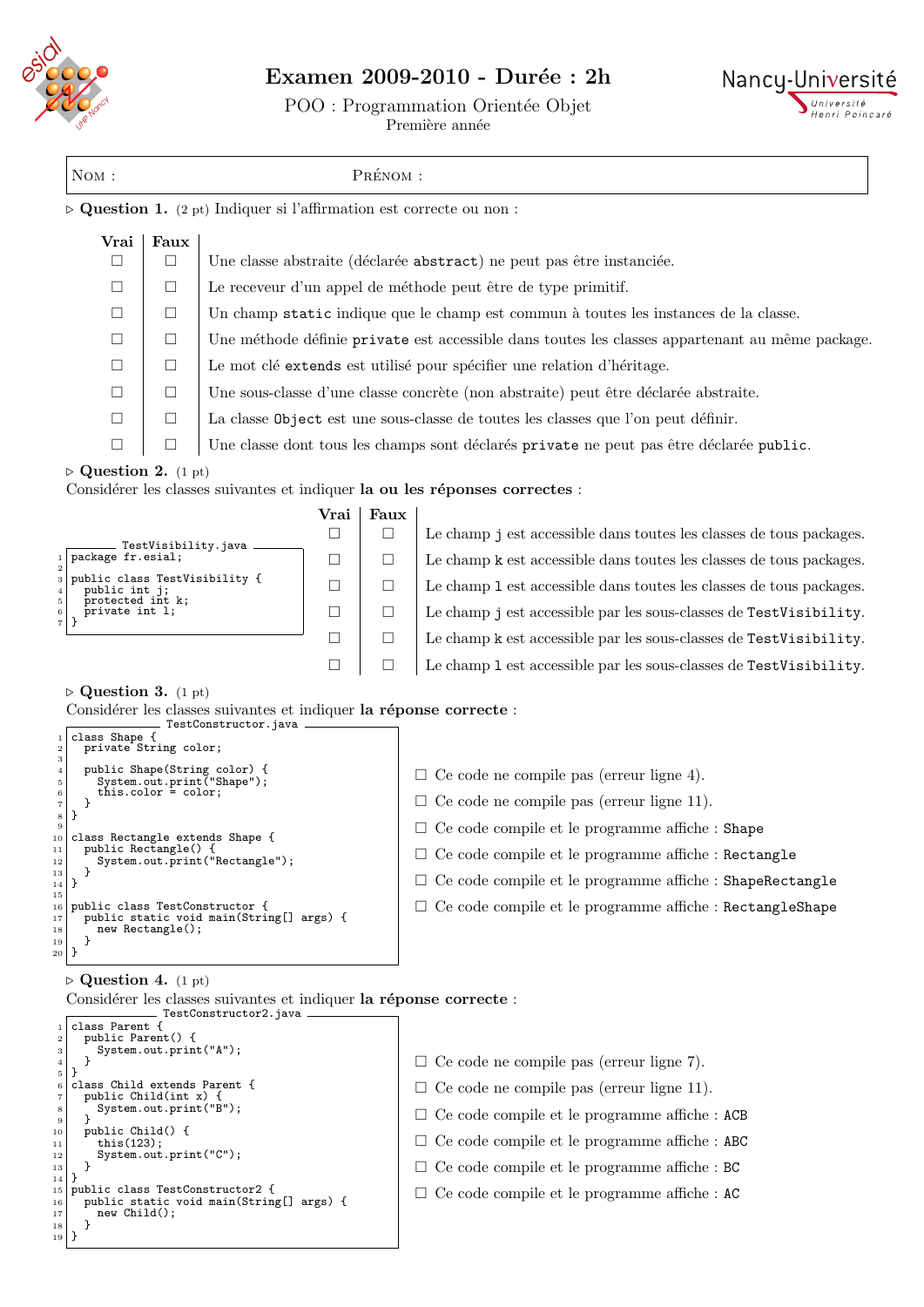```
\triangleright Question 5. (1 pt)
   Considérer les classes suivantes et indiquer la réponse correcte :
                                   WhatAMess.java
 1 public class WhatAMess {<br>2 public static yoid main
  2 public static void main(String[] args) {<br>3 System.out.print("1");
  4 try {<br>
5 System.out.print("2");<br>
if (true) throw new Exception();<br>
7 System.out.print("3");<br>
8 catch (Exception e) {
9 try {<br>
10 System.out.print("4");<br>
11 if (true) throw new Exception();<br>
12 System.out.print("5");<br>
3 catch (Exception ex) {<br>
14 try {
15 System.out.print("6");<br>
16 if (false) throw new Exception();<br>
17 System.out.print("7");<br>
25 catch (Exception ex2) {
18<br>
19 System.out.print("8");<br>
20 finally {<br>
19 finally {
\begin{array}{c|c} 20 & \text{3} & \text{5} \\ 21 & \text{6} & \text{6} \\ 22 & \text{7} & \text{7} \end{array}\begin{bmatrix} 21 \\ 22 \end{bmatrix} System.out.print("9");
22 }
\begin{array}{c} 23 \\ 24 \end{array} } finally {<br>System.ou
                   System.out.print("A");
\frac{25}{26}System.out.print("B");}
\begin{array}{c|c} 27 & \\ 28 & \end{array}\begin{array}{c} 28 \ 29 \end{array} }
                                                                                                     \Box Ce code compile et le programme affiche : 1
                                                                                                      Ce code compile et le programme affiche : 123
                                                                                                      Ce code compile et le programme affiche : 12467B
                                                                                                      Ce code compile et le programme affiche : 124679AB
```
## $\triangleright$  Question 6. (2 pt)

Considérer la classe suivante et indiquer la/les réponses correcte(s) si les instructions proposées sont insérées en ligne 19. Si il n'y a pas d'erreur, préciser l'affichage. Animals.java

```
\begin{array}{c} \n\frac{1}{2} \text{ class Animal } \{ \text{ } \n\end{array}2<br>
public void eat() {<br>
System.out.printl
          system.out.println("Generic animal eating");<br>}
  4 \vert }
     5 }
  6
  7 class Horse extends Animal {
8 public void eat() {
 9 System.out.println("Horse eating hay");<br>10 System.out.println("Horse eating hay");
10 }
11
12 public void eat(String meal) {<br>13 System.out.println("Horse eating "+meal);
\begin{array}{c} 14 \\ 15 \end{array} }
16
\begin{array}{c} 17 \\ 18 \end{array} class Farm {
<sup>18</sup> public static void main(String[] args) {<br>19 // insert instructions here
          ' // insert instructions here<br>}
\begin{matrix} 20 \\ 21 \end{matrix} }
\overline{21}
```

|                                                               | Erreur<br>(compilation) | Erreur<br>(exécution) |        | Ok Affichage |
|---------------------------------------------------------------|-------------------------|-----------------------|--------|--------------|
| Animal $a = new Animal()$ ;<br>$a.\text{eat()};$              | $\Box$                  | $\Box$                | $\Box$ |              |
| Horse $h = new Horse()$ ;<br>$h.eat()$ ;                      | $\Box$                  | $\Box$                | $\Box$ |              |
| Animal ah = $new$ Horse();<br>$ah.$ eat $()$ ;                | П                       | $\Box$                | $\Box$ |              |
| Horse ha = $new Animal()$ ;<br>$ha.get()$ ;                   | П                       | П                     | $\Box$ |              |
| Horse he = $new$ Horse();<br>he.eat("apples");                | $\Box$                  | $\Box$                | $\Box$ |              |
| Animal $a2 = new Animal()$ ;<br>a2.eat("treats");             | $\Box$                  | $\Box$                | $\Box$ |              |
| Animal $ah2 = new Horse()$ ;<br>ah2.eat("carrots");           | П                       | П                     | $\Box$ |              |
| Animal ah $3$ = new Horse();<br>((Horse) ah3).eat("cabbage"); | $\Box$                  | $\Box$                | $\Box$ |              |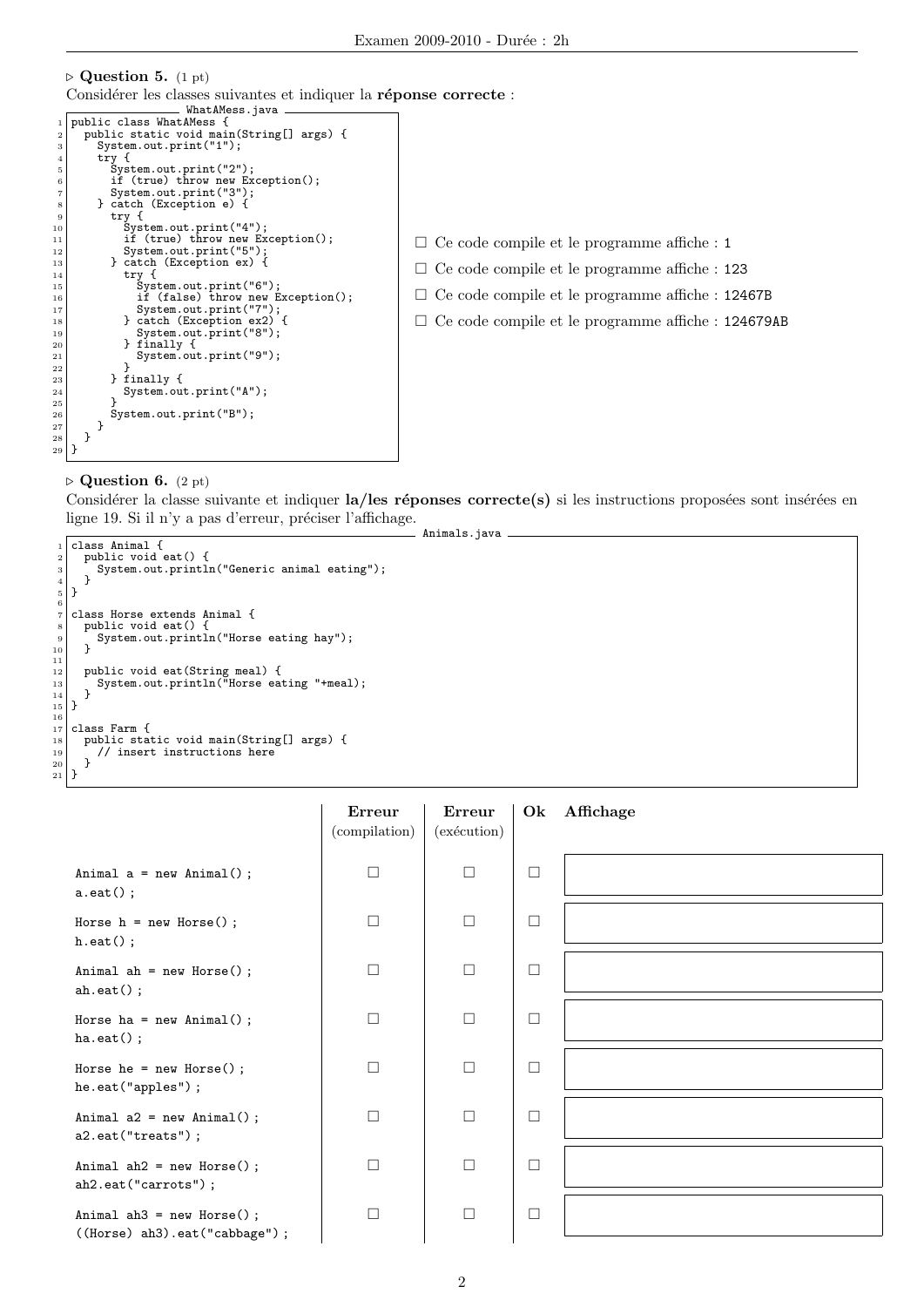$\triangleright$  Question 7. (1 pt) Considérer les classes suivantes et indiquer la réponses correcte : TestDrive.java

```
\frac{1}{2} class Car {<br>
public static int velocity = 100;
    \overline{3}\begin{array}{c} 3 \\ 4 \\ 5 \end{array}5 public class TestDrive {
6 public static void accelerate(Car c) {
7 c.velocity += 30;
        \overline{B}\begin{array}{c} 8 \\ 9 \\ 10 \end{array}10 public static void main(String[] args) {
11 Car lamborghini = new Car();
12 accelerate(lamborghini);
\begin{array}{c} 13 \\ 14 \end{array}14 Car gt500 = new Car();
15 accelerate(gt500);
16
17 System.out.println("speed="+gt500.velocity);<br>
\begin{array}{c} 17 \\ 18 \end{array}\begin{array}{c} 18 \\ 19 \end{array} }
                                                                                                        Ce code compile et le programme affiche : speed=100
                                                                                                       \Box Ce code compile et le programme affiche : speed=130
                                                                                                       \Box Ce code compile et le programme affiche : speed=160
```
## $\triangleright$  Question 8. (2 pt)

Considérer la classe suivante et indiquer la/les réponses correcte(s) si l'instruction proposée est insérée en ligne 25. Si il n'y a pas d'erreur, préciser l'affichage. TestDynamicBinding.java

```
1 class Bidule {<br>2 void bipbip(Bidule x) {<br>4 system.out.println("bipbip de Bidule");<br>4 }
   5 void coincoin(Bidule x) {
6 System.out.println("coincoin de Bidule");
 7 }
      |}
\begin{array}{c} 8 \\ 9 \\ 10 \end{array}10 class Machin extends Bidule {<br>11 void bipbip(Bidule x) {
11 void bipbip(Bidule x) {<br>12 System.out.println("bipbip de Machin");
\begin{array}{c} 13 \\ 14 \end{array} }
14 void coincoin(Machin x) {<br>15 System.out.println("coincoin de Machin");
\begin{array}{c|c} 15 & & \\ 16 & & \\ 17 & & \end{array}\begin{array}{c} 17 \\ 18 \end{array} }
\begin{bmatrix} 19 \\ 20 \end{bmatrix} class Test {
20 public static void main(String[] argv) {<br>
21 Bidule x = new Machin();<br>
22 Machin y = new Machin();<br>
Bidule z = new Bidule();
\begin{array}{c} 23 \\ 24 \\ 25 \end{array}\begin{array}{c|c} 25 & // \text{ replace here} \\ 26 & \end{array}\mathcal{F}\frac{27}{27} }
```

|                                  | Erreur<br>(compilation) | Erreur<br>(exécution) | Ok     | Affichage |
|----------------------------------|-------------------------|-----------------------|--------|-----------|
| $x.bipbip(y)$ ;                  | $\Box$                  | $\Box$                | $\Box$ |           |
| $y.bipbip(y)$ ;                  | $\Box$                  | $\Box$                | $\Box$ |           |
| $x.bipbip(z)$ ;                  | $\Box$                  | $\Box$                | $\Box$ |           |
| $z.bipbip(y)$ ;                  | $\Box$                  | $\Box$                | $\Box$ |           |
| $x.\text{coincoin}(z)$ ;         | $\Box$                  | $\Box$                | $\Box$ |           |
| $x.\text{coincoin}(y)$ ;         | $\Box$                  | $\Box$                | $\Box$ |           |
| $y.\text{coincoin}(y)$ ;         | $\Box$                  | $\Box$                | $\Box$ |           |
| $z.\operatorname{coincoin}(y)$ ; | $\Box$                  | $\Box$                | $\Box$ |           |